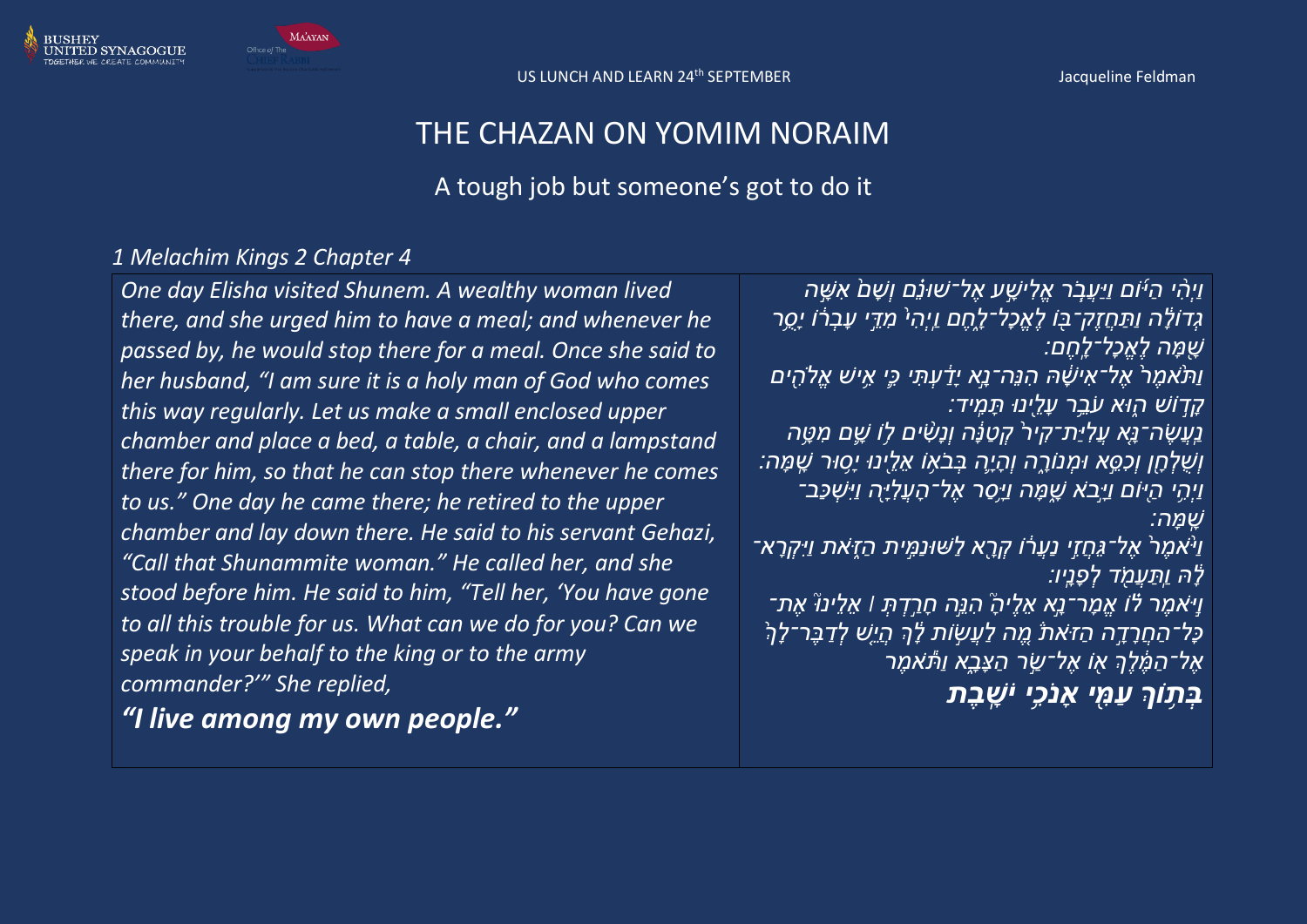#### US LUNCH AND LEARN 24<sup>th</sup> SEPTEMBER Jacqueline Feldman

#### *2 This prayer is said by the Chazzan before the Musaf Service.*

**MAAYAN** 

**Behold,** I stand here, impoverished in good deeds, perturbed and frightened in fear [of Him,] Who is enthroned upon the praises of Yisrael. I have come to stand and to plead before You in behalf of Your people, Yisrael, who have appointed me their messenger; even though I am not worthy or qualified for the task. I therefore beseech You, God of Avraham, God of Yitzchak and God of Yaakov; Hashem, Hashem, Almighty, Compassionate and Gracious, G-d of Yisrael, Shakkai, Eminent and Awesome, please, help me succeed in the mission which I have undertaken to stand [before You] and to seek mercy for myself and for those who have appointed me. Do not hold them responsible for my sins, nor condemn them for my iniquities, as I am a sinner and a transgressor. Let them not be disgraced through my transgressions; may they not be ashamed of me, nor may I be ashamed of them. Accept my prayer as the prayer of one who is mature and experienced [in prayer], and as one who is respected, whose beard is full-grown, whose voice is pleasant, and who is pleasing to his fellow man. Rebuke Satan that he not accuse me, and may our assembling [be acceptable] to You with love; and may all [our] transgressions be covered over with [Your] love. All our troubles and afflictions; please turn them for us and all Yisrael into happiness and joy, life and peace. May they love truth and peace, and may there be no impediment in my prayer. And may it be Your will, Hashem, G-d of Avraham, Yitzchak and Yaakov, the Almighty, the Great, the Powerful, the Awesome, most high, Almighty, [Who is known by the Name]: "I am that I am" that all the angels who convey prayes, may they bring my prayers to the presence of Your glorious throne, and present them to You for the sake of all those who are righteous, pious and upright, and for the sake of Your glorious Name, [which is] great and awesome; for You hear the prayers of Your people, Yisrael, with compassion. Blessed are You Who hears prayers.

**הִ נְנִ י הֶ עָ נִ י מִ מַַּֽ עַ ׂש נִ רְ עַ ׁש וְנִפְ חַ ד מִ פַַּֽ חַ ד יֹוׁשֵׁ ב תְ הִ ּלֹות יִׂשְ רָ אֵׁ ל. בַָּֽ אתִ י לַעֲמֹד ּולְ הִ תְ חַ נֵׁן לְ פָ נֶַּֽיָך עַ ל עַ מְ ָך יִׂשְ רָ אֵׁ ל אֲׁשֶ ר ׁשְ לָחַּֽ ּונִ י אַ ף עַ ל פִ י ׁשֶ אֵׁ ינִ י כְ דַ אי וְהָ גּון לְ כְָך לָכֵׁן אֲבַ קֵׁ ׁש מִ מְ ָך אֱֹלקֵׁ י אַ בְ רָ הָ ם אֱ ֹלקֵׁ י יִצְ חָ ק וֵׁאֹלקֵׁ י יַעֲקֹב ה 'ה' אֵׁ ל רַ חּום וְחַ נּון אֱֹלקֵׁ י יִׂשְ רָ אֵׁ ל ׁשַ דַ י אָ יֹום וְנֹורָ א הֱ יֵׁה נָא מַ צְ לִַּֽ יחַ דַ רְ כִ י אֲׁשֶ ר אֲנִ י הֹולְֵׁך לַעֲמֹד ּולְ בַ קֵׁ ׁש רַ חֲמִ ים עָ לַי וְעַ ל ׁשֹולְ חָ י נָא אַ ל תַ פְ ׁשִ יעֵׁ ם בְ חַ טֹאתַ י וְ אַ ל תְ חַ יְ בֵׁ ם בַ עֲֹו נֹותַ י כִ י חֹוטֵׁ א ּופֹוׁשֵַּֽׁ עַ אַָּֽ נִ י וְאַ ל יִכָלְ מּו בִ פְ ׁשָ עַ י וְאַ ל יֵׁבַּֽ ֹוׁשּו הֵׁ ם בִ י וְאַ ל אֵׁ בֹוׁש אֲנִ י בָ הֶ ם וְקַ בֵׁ ל תְ פִ ּלָתִ י כִ תְ פִ ּלַת זָקֵׁ ן וְרָ גִ יל ּופִ רְ קֹו נָאֶ ה ּוזְ קָ נֹו מְ גֻדָ ל וְקֹולֹו נָעִ ים ּומְ עֻרָ ב בְ דַַּֽ עַ ת עִ ם הַ בְ רִ יֹות וְתִ גְ עַ ר בַ שָ טָ ן לְ בַ ל יַׂשְ טִ ינֵַּֽׁנִ י וִיהִ י נָא דִ ּלּוגֵַּֽׁנּו עָ לֶַּֽ יָך אַ הֲבָ ה וְעַ ל כָל פְ ׁשָ עִ ים תְ כַסֶ ה בְ אַ הֲבָ ה וְכָל צָ רֹות וְרָ עֹות הֲפָ ְך נָא לָנּו ּולְ כָל יִׂשְ רָ אֵׁ ל לְ ׂשָ ׂשֹון ּולְ ׂשִ מְ חָ ה לְ חַ יִ ים ּולְ ׁשָ לֹום הָ אֱמֶ ת וְהַ שָ לֹום אֱהַָּֽ בּו וְלֹא יְהִ י ׁשּום מִ כְ ׁשֹולבִ תְ פִ ּלָתִ י .וִיהִ י רָ צֹון מִ ּלְ פָ נֶַּֽיָך ה אֱֹלקֵׁ י אַ בְ רָ הָ ם יִצְ חָ ק וְיַעֲקֹב הָ אֵׁ ל הַ גָדֹול הַ גִ בֹור וְהַ נֹורָ א אֵׁ ל עֶ לְ יֹון אֶ הְ יֶה אֲׁשֶ ר אֶ הְ יֶה ׁשֶ כָל הַ מַ לְ אָ כִ ים ׁשֶ הֵׁ ם מַ עֲלֵׁ י תְ פִ ּלֹות יָבִַּֽ יאּו תְ פִ ּלָתִ י לִ פְ נֵׁי כִ סֵׁ א כְ בֹודֶַּֽ ָך וְיַצִַּֽ יגּו אֹותָ ּה לְ פָ נֶַּֽיָך. בַ עֲבּור כָל הַ צַ דִ יקִ ים וְהַ חֲסִ ידִ ים וְהַ יְ ׁשָ רִ ים ּובַ עֲבּור כְ בֹוד ׁשִ מְ ָך הַ גָדֹול וְהַ נֹורָ א כִ י אַ תָ ה ׁשֹומֵַּֽׁ עַ תְ פִ ּלַת עַ מְ ָך יִׂשְ רָ אֵׁ ל :**:**בְ רַ חֲמִ ים בָ רּוְך אַ תָ ה ׁשֹומֵַּֽׁ עַ תְ פִ ּלָה**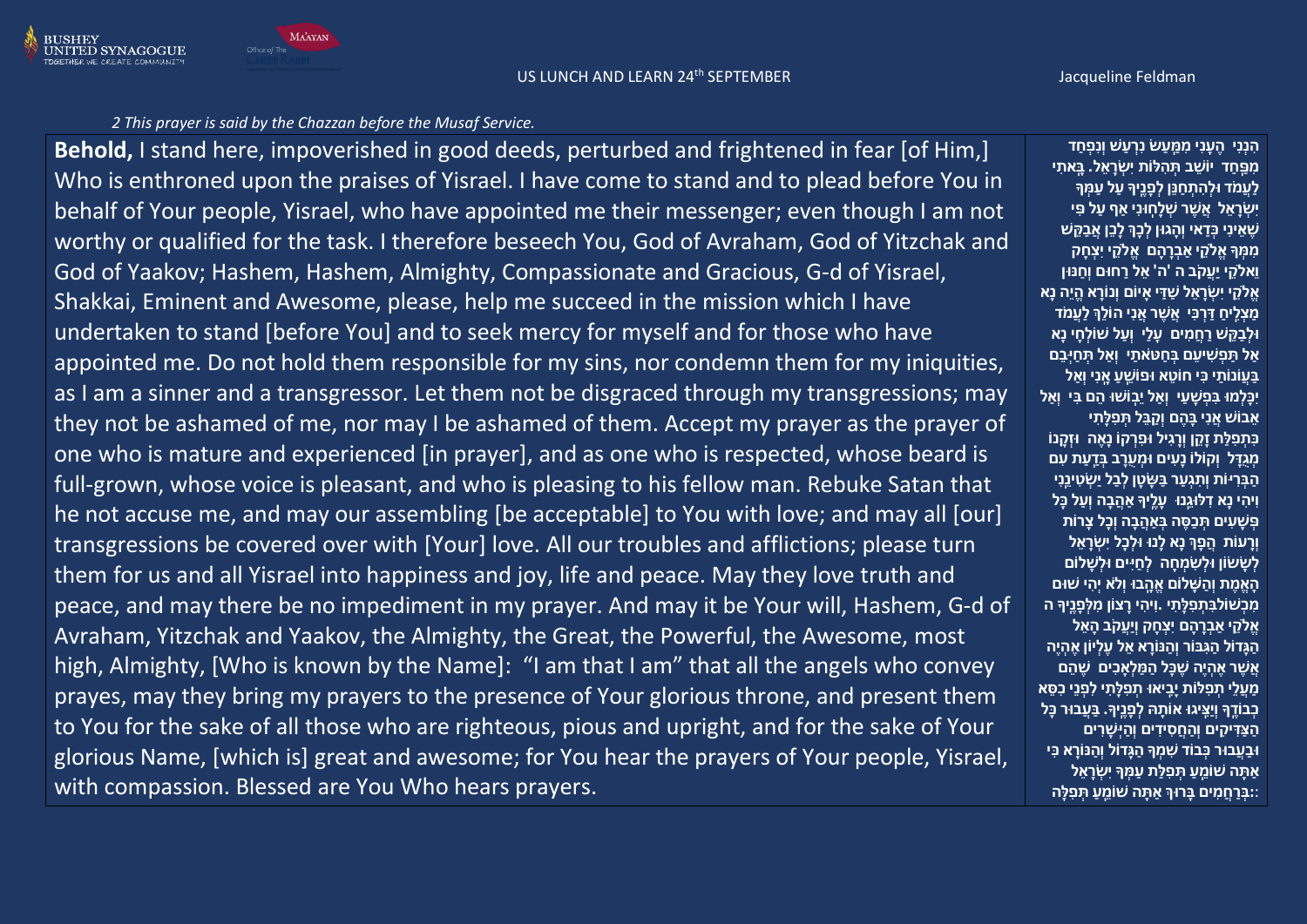US LUNCH AND LEARN 24<sup>th</sup> SEPTEMBER Jacqueline Feldman



**MAAYAN** Office of The

# 3 Repetition of Musaph on Rosh Hashana and Yom Kippur

Invoking the doctrines of our wise and understanding Sages, and with the teachings [acquired] from their perceptive intuition, I open my mouth in prayer and supplication to plead and seek favor before the presence of the King, the King of kings— the Master of masters.

מִ ּסֹוד חֲכָמִ ים ּוּנְבוֹנִים וּמְלֵמֶד <u>דָּעַת מְבְינִים</u> אֶפָּתְּחָה פִי בִּתְפָלֵה **וּבְתַחֲנוּנִים** לְחַלֹות ּולְחַנֵּן פִּנֵי מֵלֵךְ מַלָּכֵי הַמְ לָכִ ים וַאֲדֹונֵּי :הָאֲדֹונִים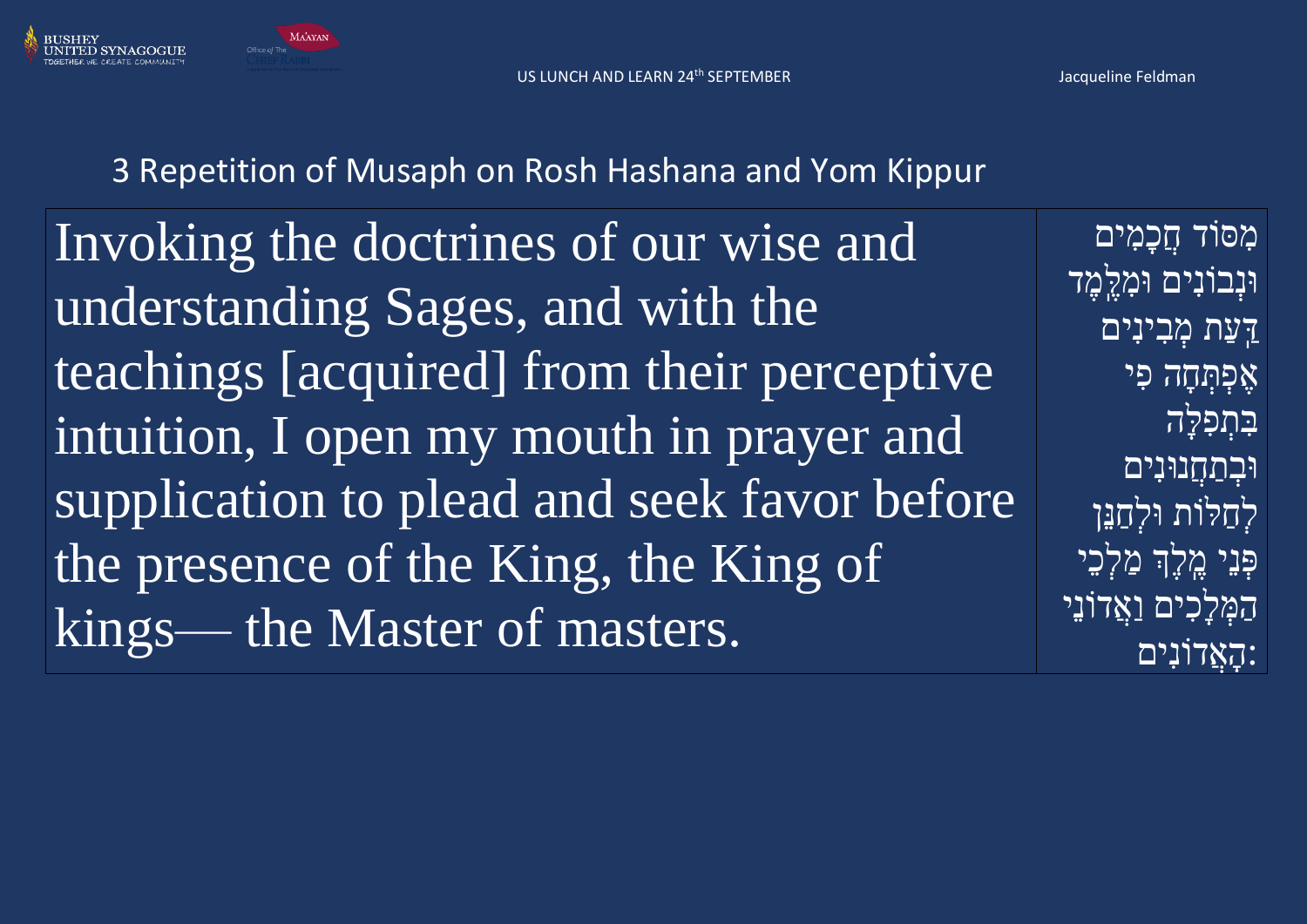

### 4. Kings I 21

BUSHEY<br>UNITED SYNAGOGUE

**GETHER WE CREATE COMMUNITY** 

**MAAYAN** 

Office of The

[The following events] occurred sometime afterward: Naboth the Jezreelite owned a vineyard in Jezreel, adjoining the palace of King Ahab of Samaria. 2 Ahab said to Naboth, "Give me your vineyard, so that I may have it as a vegetable garden, since it is right next to my palace. I will give you a better vineyard in exchange; or, if you prefer, I will pay you the price in money." 3 But Naboth replied, "The LORD forbid that I should give up to you what I have inherited from my fathers!" 4 Ahab went home dispirited and sullen because of the answer that Naboth the Jezreelite had given him: "I will not give up to you what I have inherited from my fathers!" He lay down on his bed and turned away his face, and he would not eat. 5 His wife Jezebel came to him and asked him, "Why are you so dispirited that you won't eat?" 6 So he told her, "I spoke to Naboth the Jezreelite and proposed to him, 'Sell me your vineyard for money, or if you prefer, I'll give you another vineyard in exchange'; but he answered, 'I will not give my vineyard to you.'" 7 His wife Jezebel said to him, "Now is the time to show yourself king over Israel. Rise and eat something, and be cheerful; I will get the vineyard of Naboth the Jezreelite for you." 8 So she wrote letters in Ahab's name and sealed them with his seal, and sent the letters to the elders and the nobles who lived in the same town with Naboth. 9 In the letters she wrote as follows: "Proclaim a fast and seat Naboth at the front of the assembly. 10 And seat two scoundrels opposite him, and let them testify against him: 'You have reviled God and king!' Then take him out and stone him to death." 11 His townsmen—the elders and nobles who lived in his town—did as Jezebel had instructed them, just as was written in the letters she had sent them: 12 They proclaimed a fast and seated Naboth at the front of the assembly. 13 Then the two scoundrels came and sat down opposite him; and the scoundrels testified against Naboth publicly as follows: "Naboth has reviled God and king." Then they took him outside the town and stoned him to death. 14 Word was sent to Jezebel: "Naboth has been stoned to death." 15 As soon as Jezebel heard that Naboth had been stoned to death, she said to Ahab, "Go and take possession of the vineyard which Naboth the Jezreelite refused to sell you for money; for Naboth is no longer alive, he is dead." 16 When Ahab heard that Naboth was dead, Ahab set out for the vineyard of Naboth the Jezreelite to take possession of it.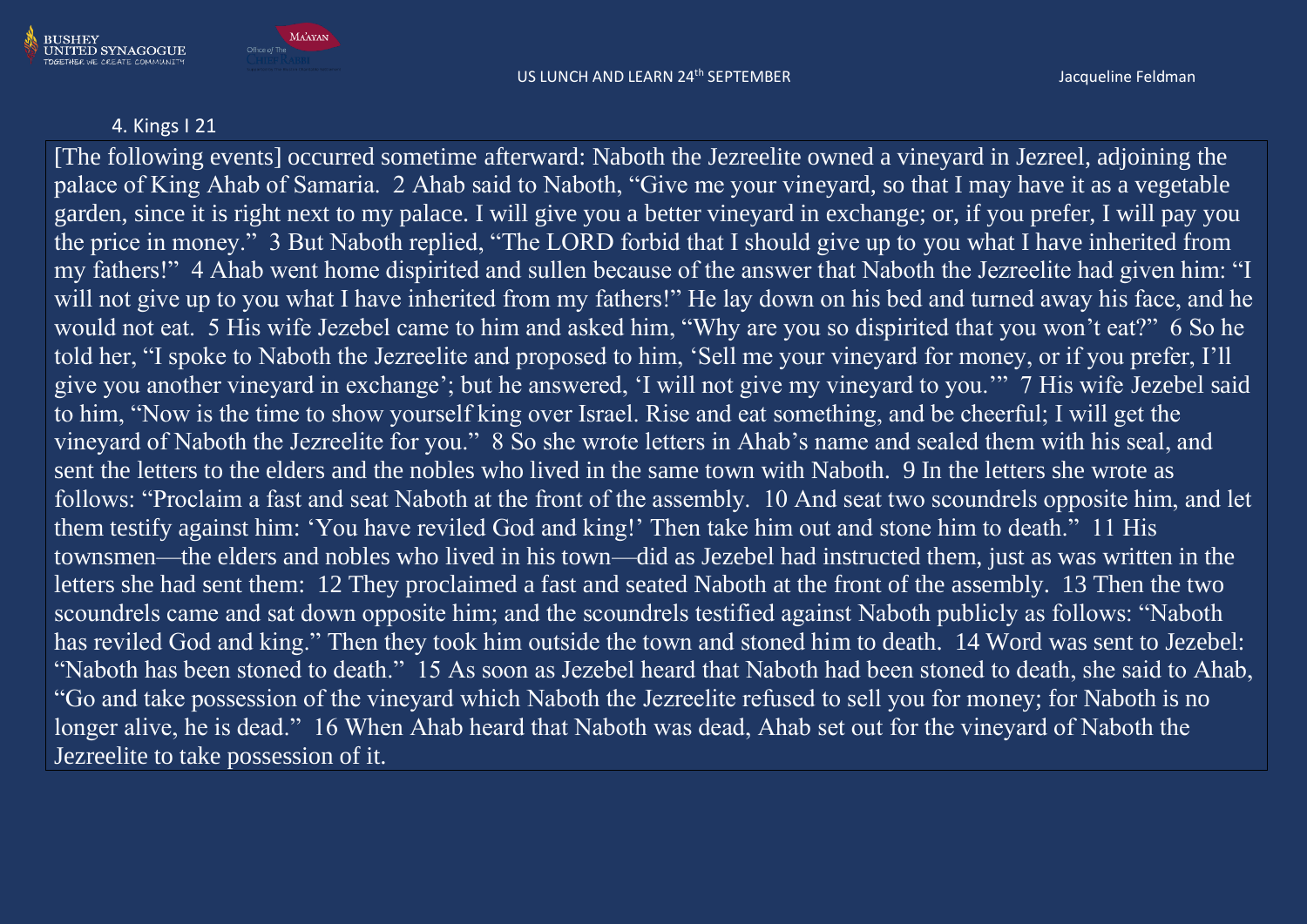

# 5. Yalkut Shimoni Commentary on Kings

The verse in Kings states that Navot the Yizre'eli had a vineyard. The verse also states in Proverbs to honour Hashem with your substances which is homiletically interpreted to to honour from that which He favoured you. For if you have a pleasant voice use it to lead to sing in the Service. Chiya the nephew of Elazar HaKafar had a pleasant voice and Elazar said to him 'Chiya honour G-d with that which he favoured you'. Navot had a pleasant voice and he went up to Jerusalem and all the people gathered to hear him. Once he did not go up and it was then that people of disrepute reported on him and caused his imminent demise. What caused his downfall? It was because Navot did not attend the Jerusalem pilgrimage of G-d to honour Him with that which he had been favoured. As it states that no other will covet your land to dispose you of it, it is if you keep to the law of pilgrimage.